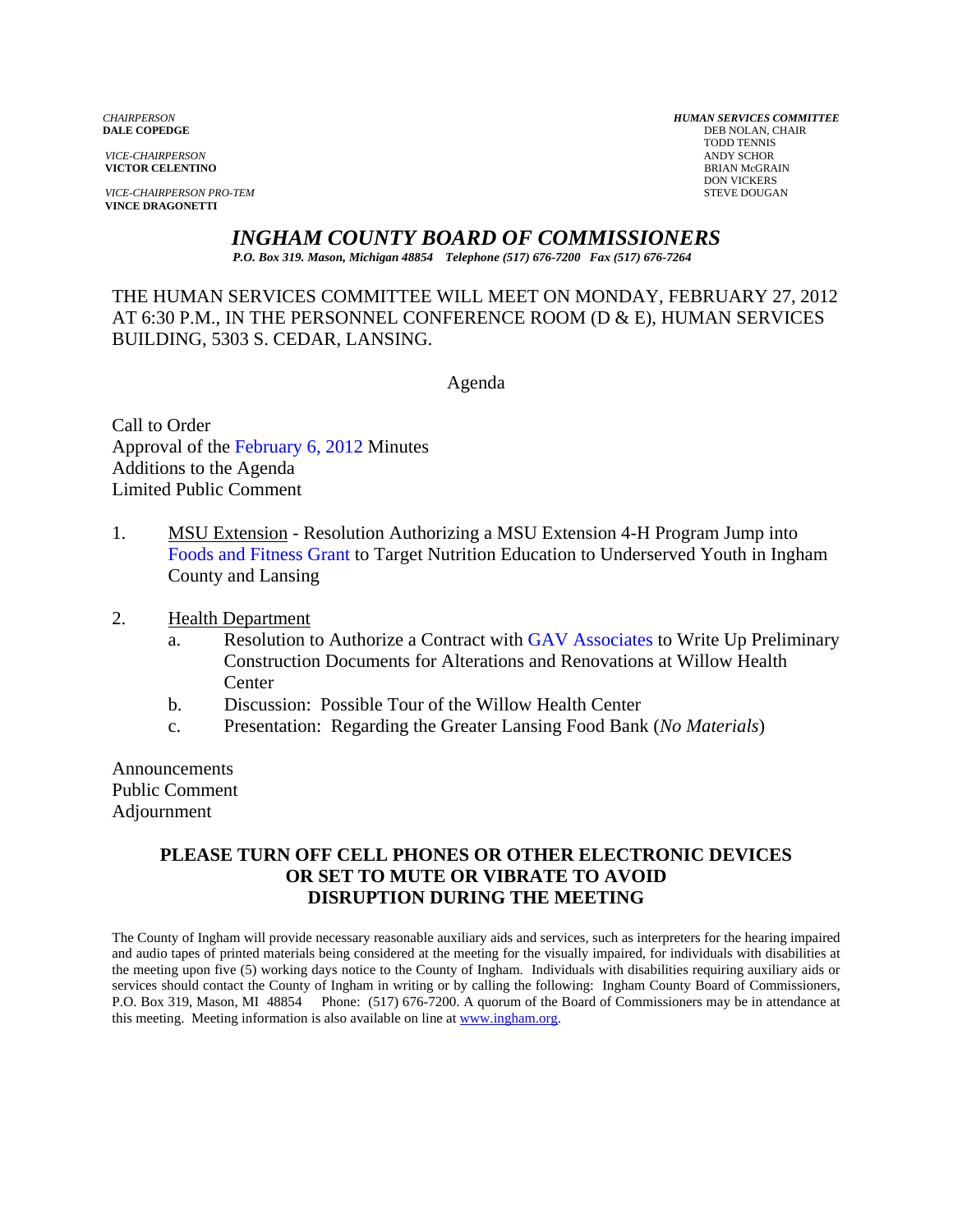#### HUMAN SERVICES COMMITTEE February 6, 2012 **Minutes**

<span id="page-1-0"></span>

| <b>Members Present:</b> | Deb Nolan, Todd Tennis, Andy Schor, Brian McGrain, Don Vickers,<br>Steve Dougan, and Board Chairperson Copedge |
|-------------------------|----------------------------------------------------------------------------------------------------------------|
| Members Absent:         | <b>None</b>                                                                                                    |
| <b>Others Present:</b>  | Jared Cypher, Reneé Branch Canady, Deb Brinson, and Cassandre<br>Larrieux.                                     |

The meeting was called to order by Chairperson Nolan at 6:32 p.m. in the Personnel Conference Room "D & E" of the Human Services Building, 5303 S. Cedar Street, Lansing.

Approval of the January 23, 2012 Minutes The January 23, 2012 Minutes were approved as amended:

Announcements:

Change "Gunning" to "Gutting" and add "who had contacted the Health Department regarding a septic inspection problem", as follows:

Board Chairperson Copedge asked if there had been contact with Ms. **Gutting who had contacted the Health Department regarding a septic inspection problem**. Dr. Branch Canady stated that she had sent a letter with her findings and copied Comm. Tennis and Comm. Schafer. She is unaware of a response. Dr. Branch Canady will resend the letter to Board Chairperson Copedge.

Change "Committee" to "Commissioners" and add "County Services" after special, as follows:

Board Chairperson Copedge strongly suggested the **Commissioners** attend the special **County Services** meeting on Monday, January 31, 2012 at 6:00 p.m. regarding negotiations. He asked that they be direct with their opinions. He noted there will be a closed session.

Change "difficult" to "constituent" and add "for him" after situation, as follows:

Comm. McGrain thanked Dr. Branch Canady and the Health Department for their professionalism while handling a **constituent** situation **for him**.

Additions to the Agenda 3. Late - Calendar of Events

Limited Public Comment None.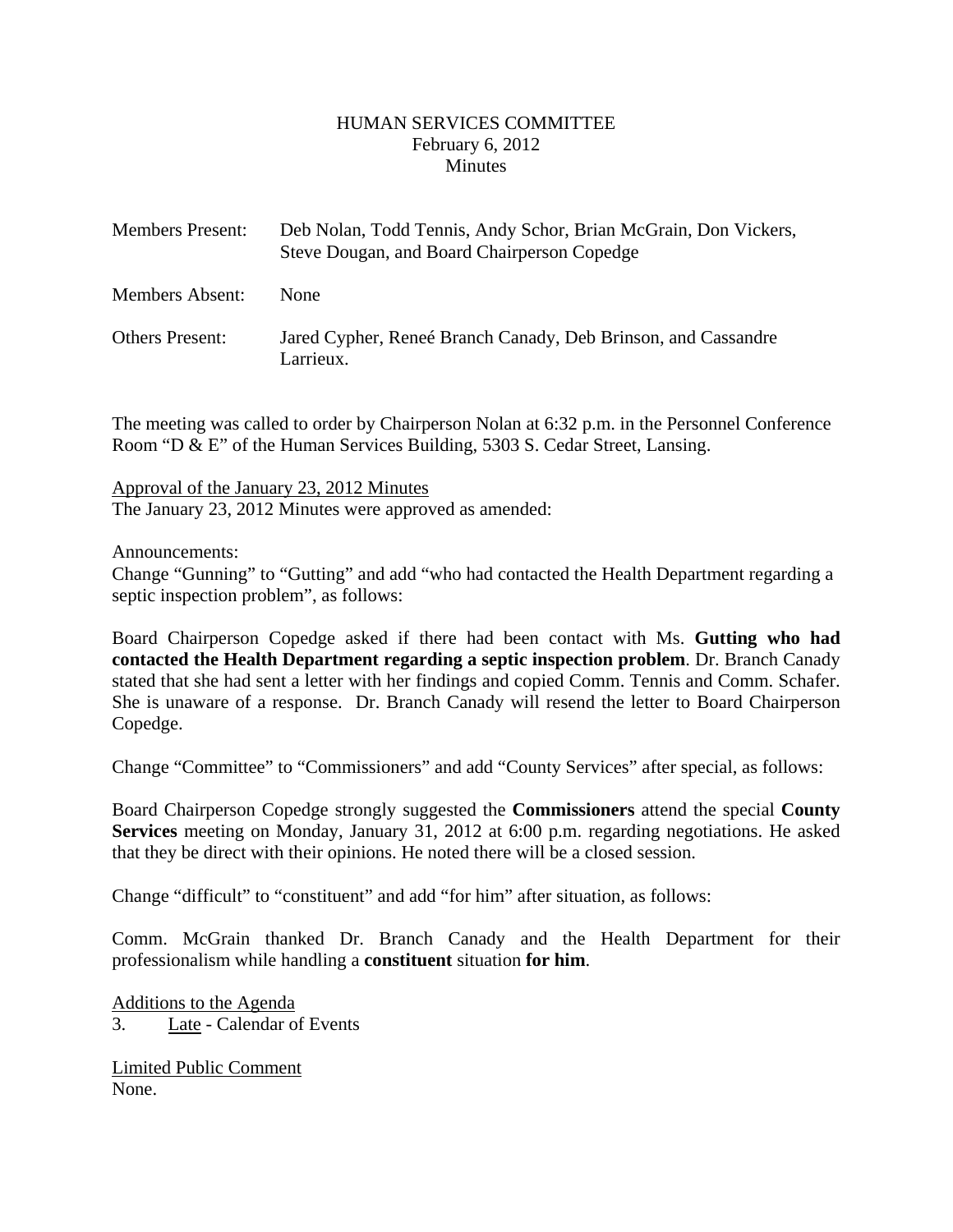# MOVED BY COMM. DOUGAN, SUPPORTED BY COMM. TENNIS, TO APPROVE A CONSENT AGENDA FOR THE FOLLOWING ITEMS:

Dr. Branch Canady explained proposal dates.

- 1. Mid-South Substance Abuse Commission Resolution Amending Resolution #11-166 Authorizing the Transfer of Funds to the Mid-South Substance Abuse Commission and a 2011 Contract for Accounting with Respect Thereto.
- 2. Health Department
	- a. Resolution to Authorize Amendments to Agreements with the Michigan State University College of Human Medicine
	- b. Resolution to Amend Resolution #11-255 Authorizing an Amendment to the Health Care Services Agreement with the Ingham Health Plan Corporation
	- c. Resolution to Authorize an Agreement with the Shiawassee Regional Education Services District to Retain the Services of the Office for Young Children to Lead the Great Start Collaborative Initiative in Shiawassee County
	- d. Resolution to Authorize an Agreement with the Shiawassee Regional Education Services District to Retain the Services of the Office for Young Children to Provide Early Head Start Services in Shiawassee County

### MOTION CARRIED UNANIMOUSLY.

MOVED BY COMM. DOUGAN, SUPPORTED BY COMM. TENNIS, TO APPROVE THE ITEMS ON THE CONSENT AGENDA.

#### MOTION CARRIED UNANIMOUSLY.

- 2. Health Department
	- e. Discussion: Restoration of the Dental Director Position

Dr. Branch Canady provided a handout to the Committee. Mr. Cypher stated that the "Job Point Evaluation Table (New)" is located in the agenda packet.

Comm. Tennis expressed his concern of the meeting order specifically that the County Services Committee had not yet removed the resolution from the table. Comm. Schor stated that he is on the County Services Committee and has had time to review the points; therefore, he is comfortable with the resolution. Comm. Vickers who is also on County Services Committee stated after receiving the information he was comfortable with moving forward.

### MOVED BY COMM. MCGRAIN, SUPPORTED BY COMM. DOUGAN, TO REMOVE THE RESOLUTION FROM THE TABLE.

# MOTION CARRIED UNANIMOUSLY.

MOVED BY COMM. MCGRAIN, SUPPORTED BY COMM. DOUGAN, TO APPROVE THE RESOLUTION TO AUTHORIZE THE RESTORATION OF THE DENTAL DIRECTOR POSITION.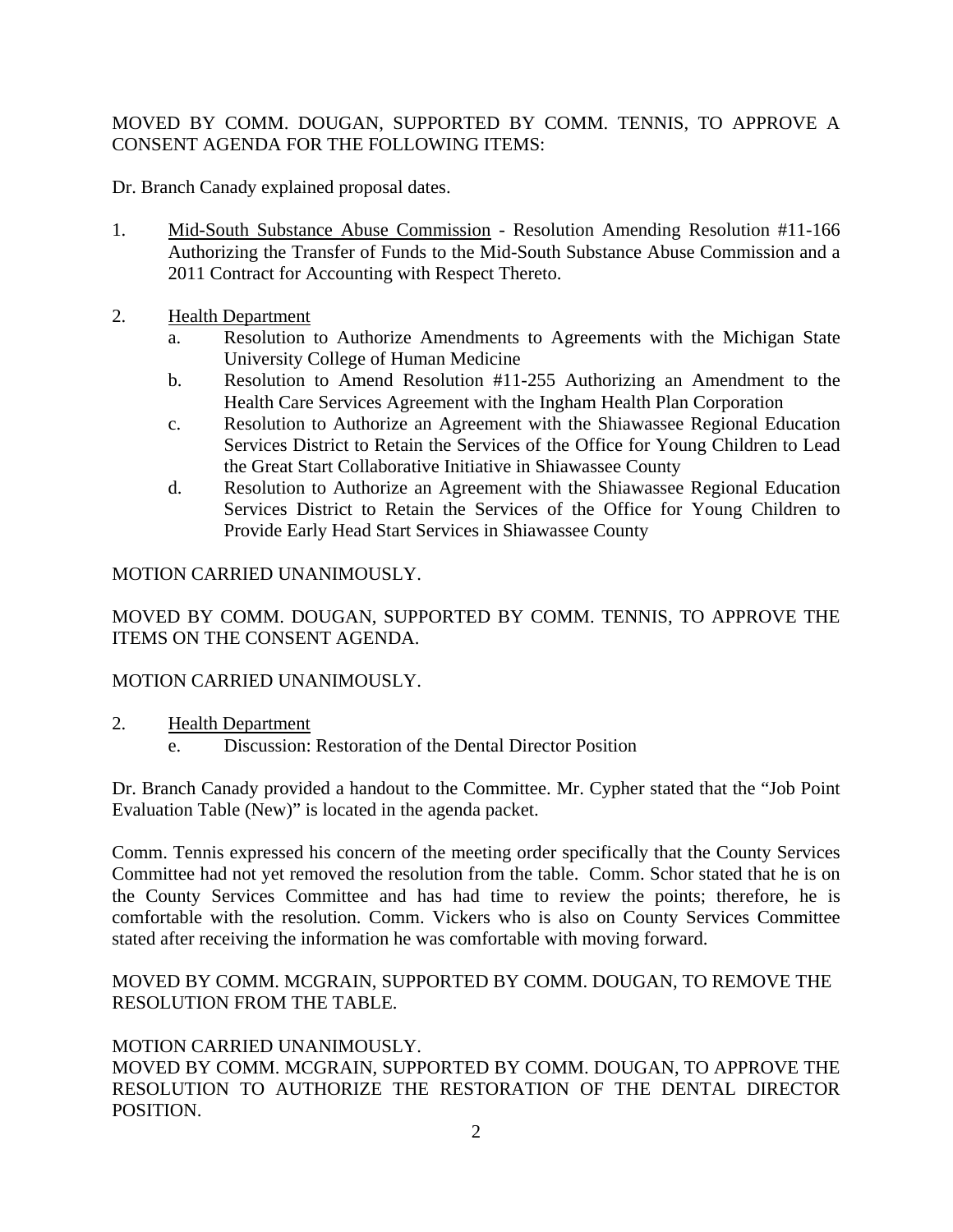The Committee asked Dr. Branch Canady to add a "WHEREAS" identifying the 80/20 position time and responsibilities. She agreed to do so.

#### MOTION CARRIED UNANIMOUSLY.

f. Presentation: The Transformation of Health Care Delivery

Dr. Branch Canady provided a handout detailing the concepts that have been discussed in the recent past. She stated the content targets on Patient Centre Medical Home (PCMH), Electronic Medical Records (EMR), Medical Coding, Medicaid eligibility, Dual Diagnosed Patients, and Accountable Care Organizations.

Dr. Branch Canady explained the goal of the PCMH is to assure patients are receiving quality care in a way that facilitates partnerships between the patient and provider with the understanding it is driven by incentive payments and penalties. She also noted that HRSA requires all 330e Grantees (FQHCs) to be certified by 2014.

Ms. Brinson explained the impact of incentive based payments in the next three years summarizing the value of same day appointments, access to records, patient portals, measuring outcomes and communication.

Ms. Brinson explained the changes and challenges with the electronic medical records. She discussed in general a patient's chart, follow-ups, referrals, prescriptions, as well as, insurance carriers, Medicaid and Medicare. She expressed her concern that the ICD Codes have been revised from approximately 1,800 codes to 100,000 codes. She explained that because of the changes she expects there will be a need for on-going training providing the example of doctors who use the system approximately once a month and resident turnover. Dr. Branch Canady noted that the providers are also working with different software at different locations. There was a discussion of software compatibility with different entities, the state and nationally. Dr. Branch Canady explained the need and struggle with software patches to enable compatibility stating the process is complex. Ms. Brinson noted there have been licensing and programming challenges.

Comm. Schor asked if the DISH payment is being reduced and is it part of the health care law. Ms. Brinson answered yes and explained costs and reimbursement.

Dr. Branch Canady advised the Committee there is a delay in appointments because of capacity and with the anticipated increase in population she has considered increasing hours; however, at some point there will be a need to expand location.

Ms. Brinson explained that dual diagnose patients are the most complex patients in the system because of the coordination of two payment sources and the need to partner with CMH. She clarified that although complex it is a better model to co-manage patients and the State Medicaid Office is looking to combine the two payments into one. She advised the Committee that in the next three months they would be reading about this in the newspaper; however, nothing has been worked out at this time.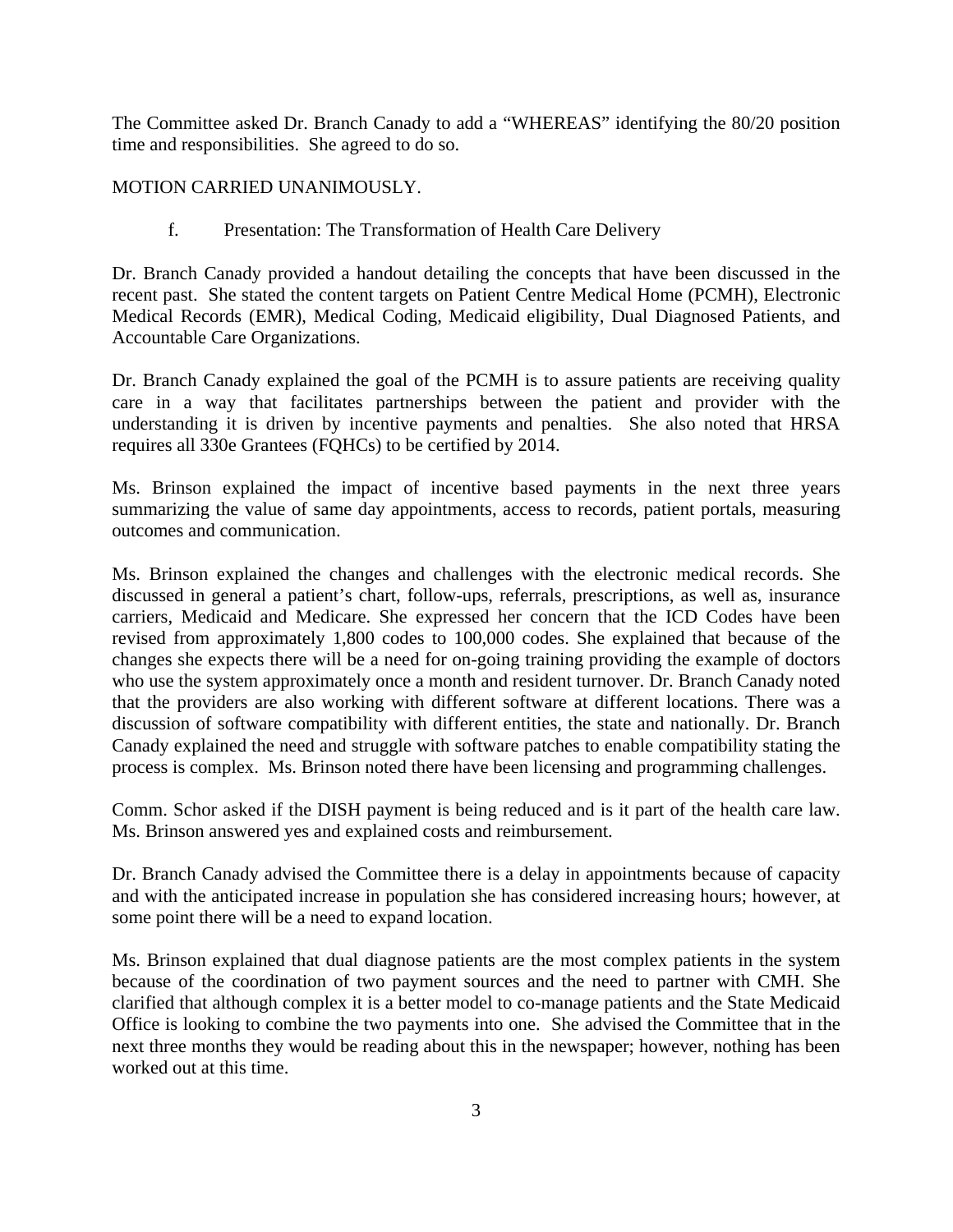Ms. Brinson explained the Accountable Care Organizations (ACOs) is a network of providers held accountable for the cost and quality of care delivered to patients, in addition to, being paid differently for coordinating care. The payment goes through the network and is distributed based on outcome. She noted that FQHCs would not be considered an ACO although it is something the County should monitor and Sparrow would likely take the lead as ACO.

Comm. McGrain stated that he would like to see more information in this format in future presentations and asked the Health Department to keep the Commissioners up to date on the changes going into 2014. Comm. Dougan asked if the electronic medical records would be retroactive expressing his concern of a massive amount of data entry or scanning. Ms. Brinson explained that the most vital and relevant information would be scanned into the EMR giving the examples of diagnosis, medication and health history. She agreed it is a massive amount of scanning and it will take approximately two years. Dr. Branch Canady stated this transition is ongoing while providing quality care.

Comm. Tennis expressed his concern of the expenses associated with the EMR component of the Affordable Care Act and asked if eventually money would be saved. Ms. Brinson stated it does not change the structure model but how records are kept. She explained the staff will have a different skill set to facilitate the use of the EMR. She explained the efficiency will be found by not duplicating tests such as a MRI and medications prescribed. There was a discussion of the coding.

Chairperson Nolan stated she specifically chose to be on this Committee and is excited about the forthcoming changes. She asked the Committee to bear through a whole education process that will include PowerPoints, tours of clinics, and meetings with consultants on Federal Law. Ultimately it translates to a better understanding the needs of the Health Department so that the Committee is knowledgeable to communicate to fellow Commissioners.

#### 3. Calendars

The Human Services Committee will meet February 21, 2012 from 4:30 pm to 6:00 pm in Conference Room D & E of the Human Services Building for a presentation by Ms. Cindy Prokof, Federal Consultant.

The Human Services Committee will meet at the Well Child Center located near Pennsylvania and Mt. Hope on Friday, March 23, 2012 at 10:00 am then travel to the adult center located at Sparrow (approximately 11:00 am). Ms. Brinson will provide a room at Sparrow for questions and answers after the tours.

Ms. Brinson will send Ms. Bennett an itinerary of the events to forward to the Commissioners.

#### Announcements

Comm. McGrain informed Ms. Brinson he had been out of town and will respond to her email tomorrow and confirm.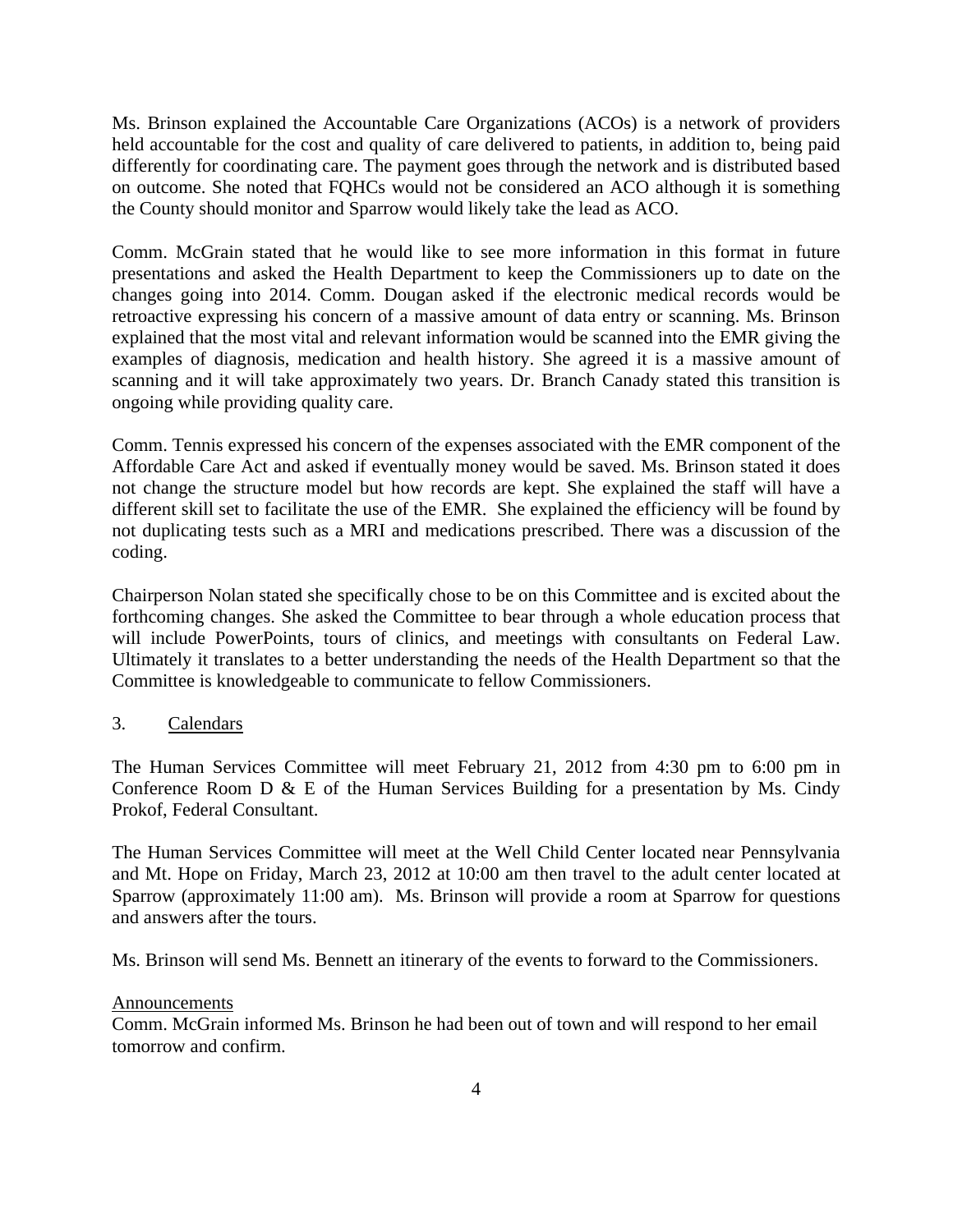Ms. Brinson stated that the Cristo Rey Clinic will be shutting down in 90 days because of financial problems.

Comm. Dougan noted that Board Chairperson Copedge made a good point that the tours and presentation should be posted as open meetings. Chairperson Nolan agreed.

Public Comment None.

The meeting adjourned at approximately 7:17 p.m.

Respectfully submitted,

Julie Buckmaster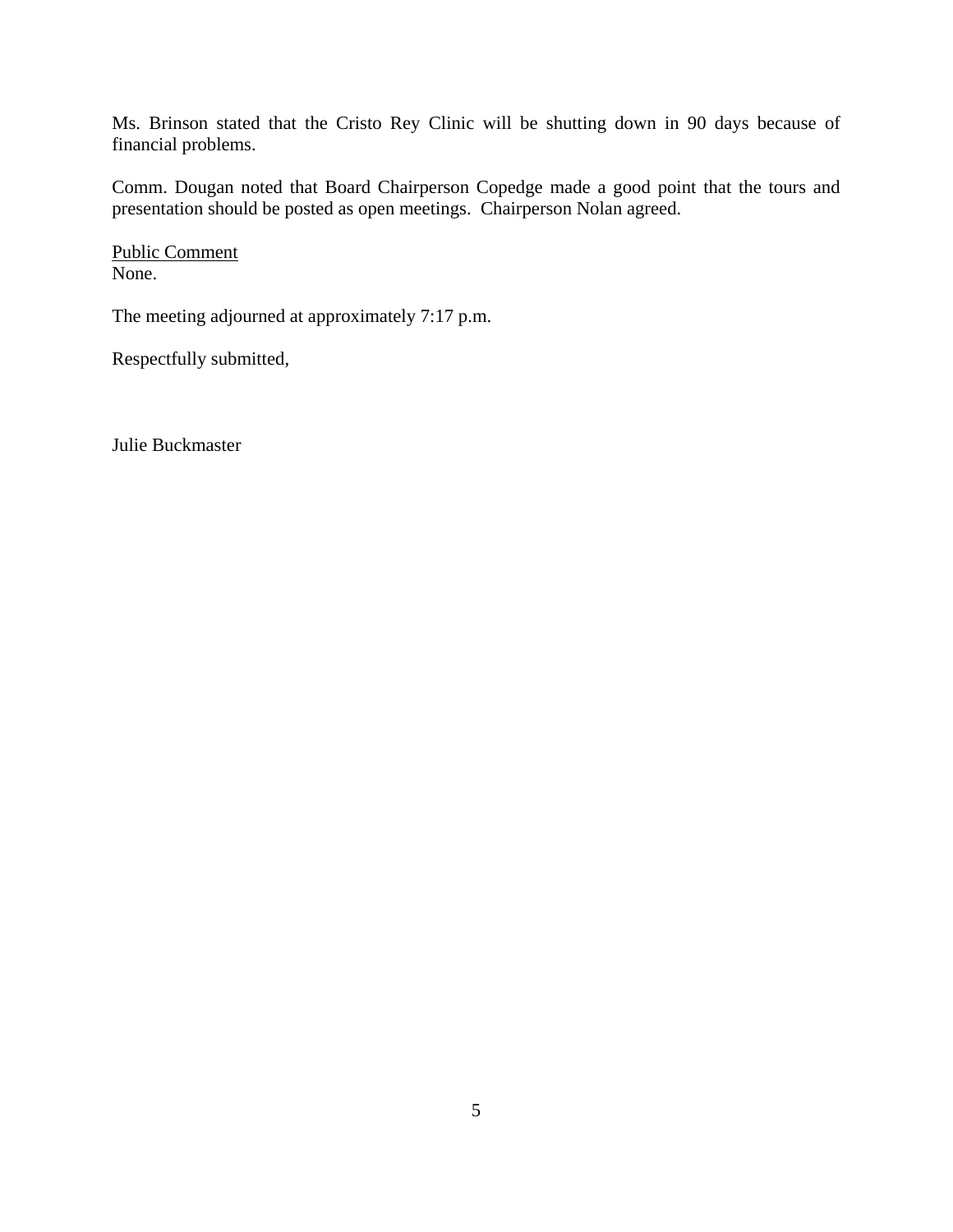# **FEBRUARY 27, 2012 HUMAN SERVICES AGENDA STAFF REVIEW SUMMARY**

# **ACTION ITEMS:**

# **The Assistant Deputy Controller is recommending approval of the following resolutions:**

*1. Resolution Authorizing a MSU Extension 4-H Program Jump Into Foods and Fitness Grant to Target Nutrition Education to Underserved Youth in Ingham County and Lansing* 

This resolution accepts a grant in the amount of \$7,300.65 from Michigan State University for the time period of October 1, 2011 through September 30, 2012. The grant will be used to provide nutrition education using the *Jump into Foods and Fitness* (JIFF) 4-H curriculum. JIFF programs will take place in after school and summer camp programs throughout Lansing, including summer program sites for Lansing Parks and Recreation.

*2a. Resolution to Authorize a Contract with GAV Associates to Write Up Preliminary Construction Documents for Alterations and Renovations at Willow Health Center*

This resolution authorizes a contract with GAV Associates to write up the preliminary construction documents for the alterations and renovations at Willow Health Center. GAV Associates has other relevant experience working on projects of similar size and scope and has previous experience working with the County, most notably, the renovation of Ingham Academy. The amount of the contract will not exceed \$16,150 for the time period of March 1, 2012 through February 28, 2013. Funds for this renovation are available through the School Based Health Center Capital Grant accepted by Resolution 11-315.

# **PRESENTATION:**

- *2b. Possible Tour of the Willow Health Center*
- *2c. Greater Lansing Food Bank*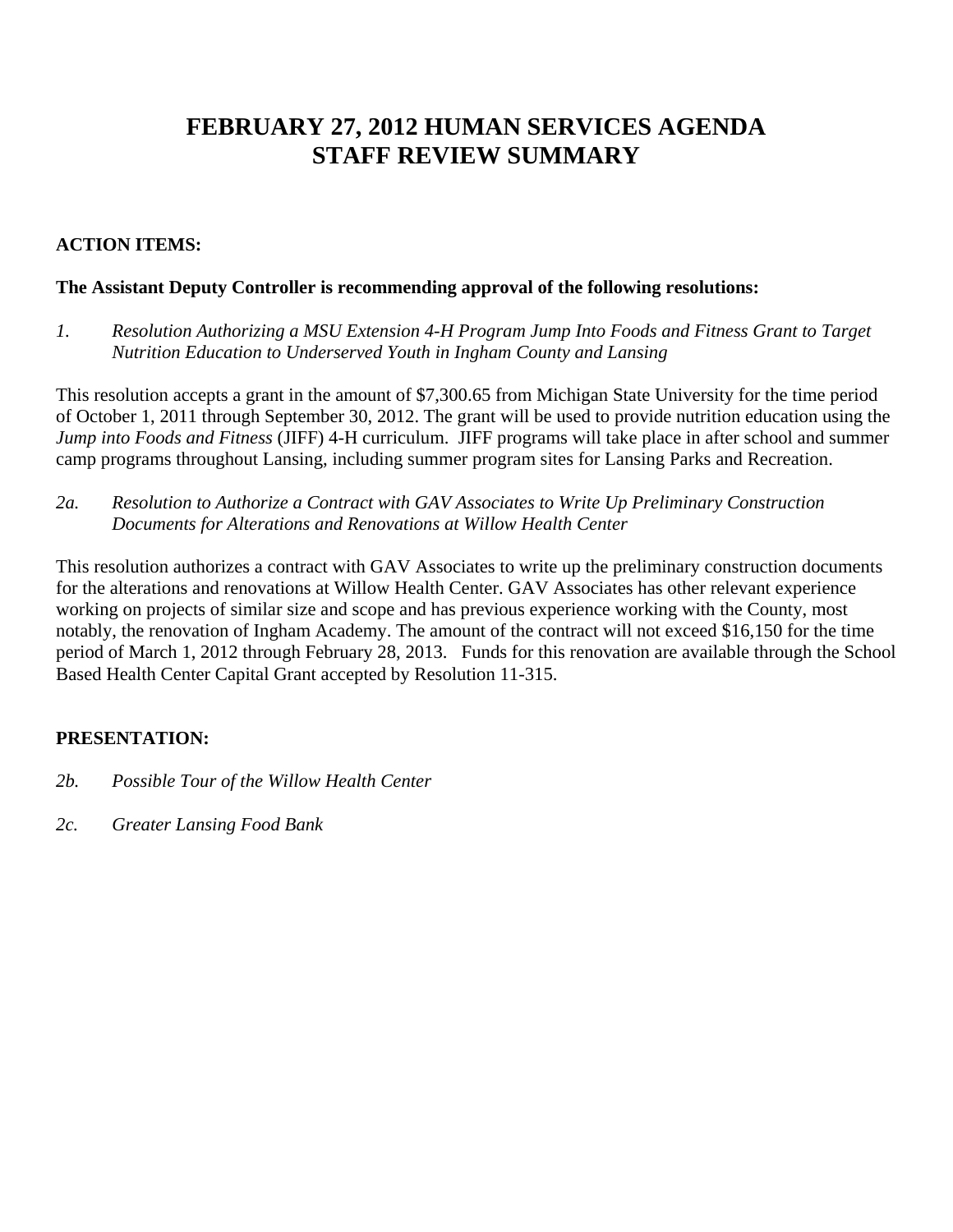#### **Agenda Item 1**

<span id="page-7-0"></span>

| TO: | <b>Ingham County Board of Commissioners</b>            |
|-----|--------------------------------------------------------|
|     | FROM: Betty Jo Nash, MSU Extension                     |
|     | DATE: February 8, 2012                                 |
| RE: | MSU Extension authorization to receive nutrition grant |

Please find attached a resolution from Ingham County MSU Extension's 4-H program requesting authorization to receive a grant in the amount of \$7,300.65 from Michigan State University. The grant will be funded by the Supplemental Nutrition Assistance Program Education (SNAP-ED) and will be used to provide nutrition education using the *Jump into Foods and Fitness* (JIFF) 4-H curriculum. JIFF programs will take place in after school and summer camp programs throughout Lansing, including summer program sites for Lansing Parks and Recreation. Grant funds will be used to cover the expenses of supplies and 4-H staffing for the program.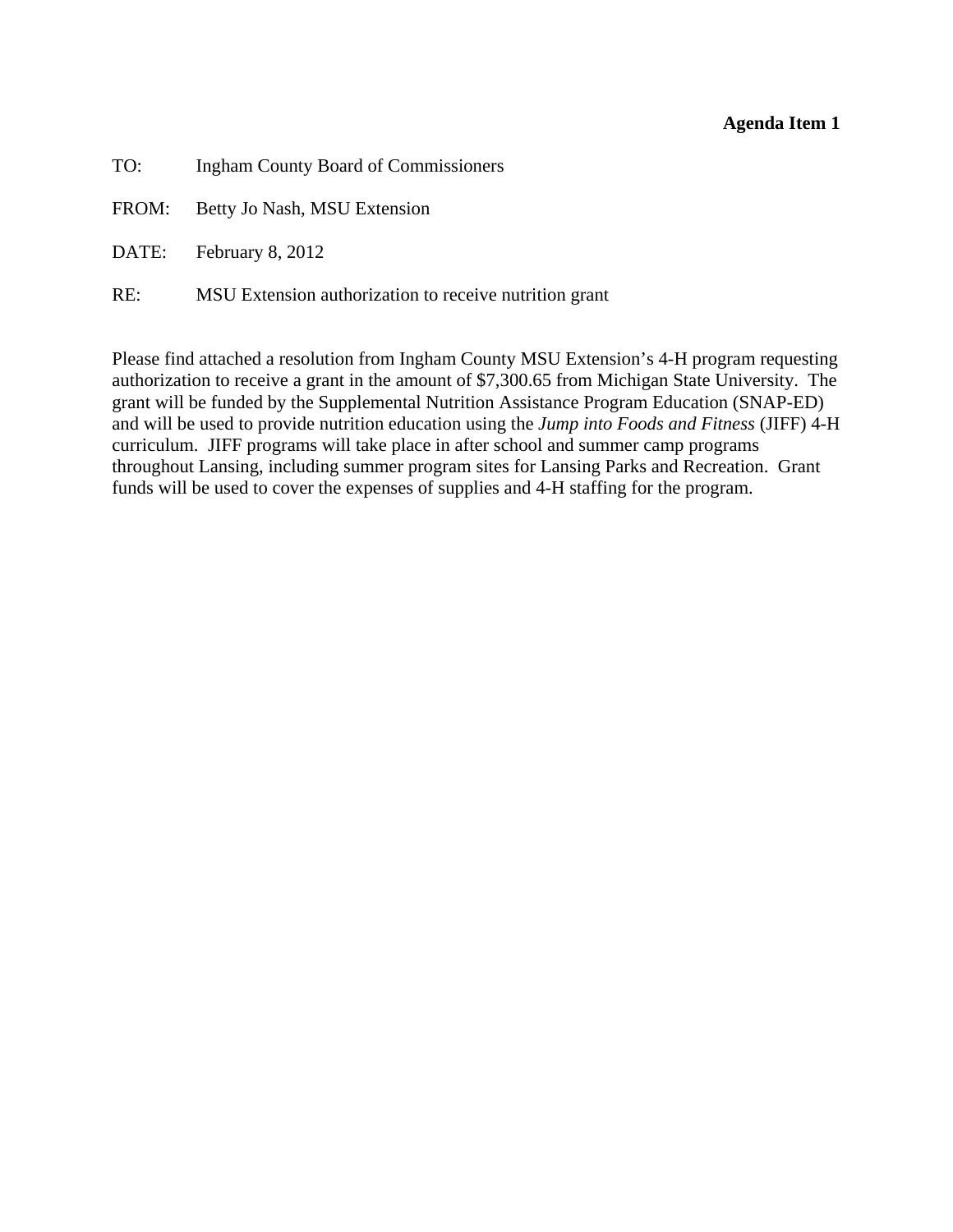Introduced by the Human Services and Finance Committees of the:

# INGHAM COUNTY BOARD OF COMMISSIONERS

# **RESOLTUION AUTHORIZING A MSU EXTENSION 4-H PROGRAM JUMP INTO FOODS AND FITNESS GRANT TO TARGET NUTRITION EDUCATION TO UNDERSERVED YOUTH IN INGHAM COUNTY AND LANSING**

WHEREAS, obesity is an epidemic in the United States and the State of Michigan; and

WHEREAS, Ingham County has identified as one of the goals for local MSU Extension programs to "Facilitate the development of knowledge and skills and provide opportunities that will cause residents of all ages to make sound nutritional choices and increase physical activity"; and

WHEREAS, the Ingham County MSU Extension Office provides Ingham County youth with safe, structured activities during non-school hours; and

WHEREAS, the 4-H program will provide an educational experience targeted at elementary age children to build foundational knowledge about nutrition and exercise; and

WHEREAS, the Supplemental Nutrition Assistance Program Education (SNAP-ED) through Michigan State University Extension agrees to provide funding through a grant from campus to the county office in the amount of \$7,300.65 for the delivery of nutrition education through after school and summer programs.

THEREFORE BE IT RESOLVED, that the Ingham County Board of Commissioners authorizes a grant agreement in the amount of \$7,300.65 for program delivery from Michigan State University to support afterschool and summer 4-H youth programming.

BE IT FURTHER RESOLVED, that the period this grant shall cover will be October 1, 2011 through September 30, 2012.

BE IT FURTHER RESOLVED, that the Controller/Administrator is authorized to make any necessary budget adjustments consistent with this resolution.

BE IT FURTHER RESOLVED, that the County Clerk and the Chairperson of the Board of Commissioners are hereby authorized to sign any necessary contract documents on behalf of the County after approval as to form by the County Attorney.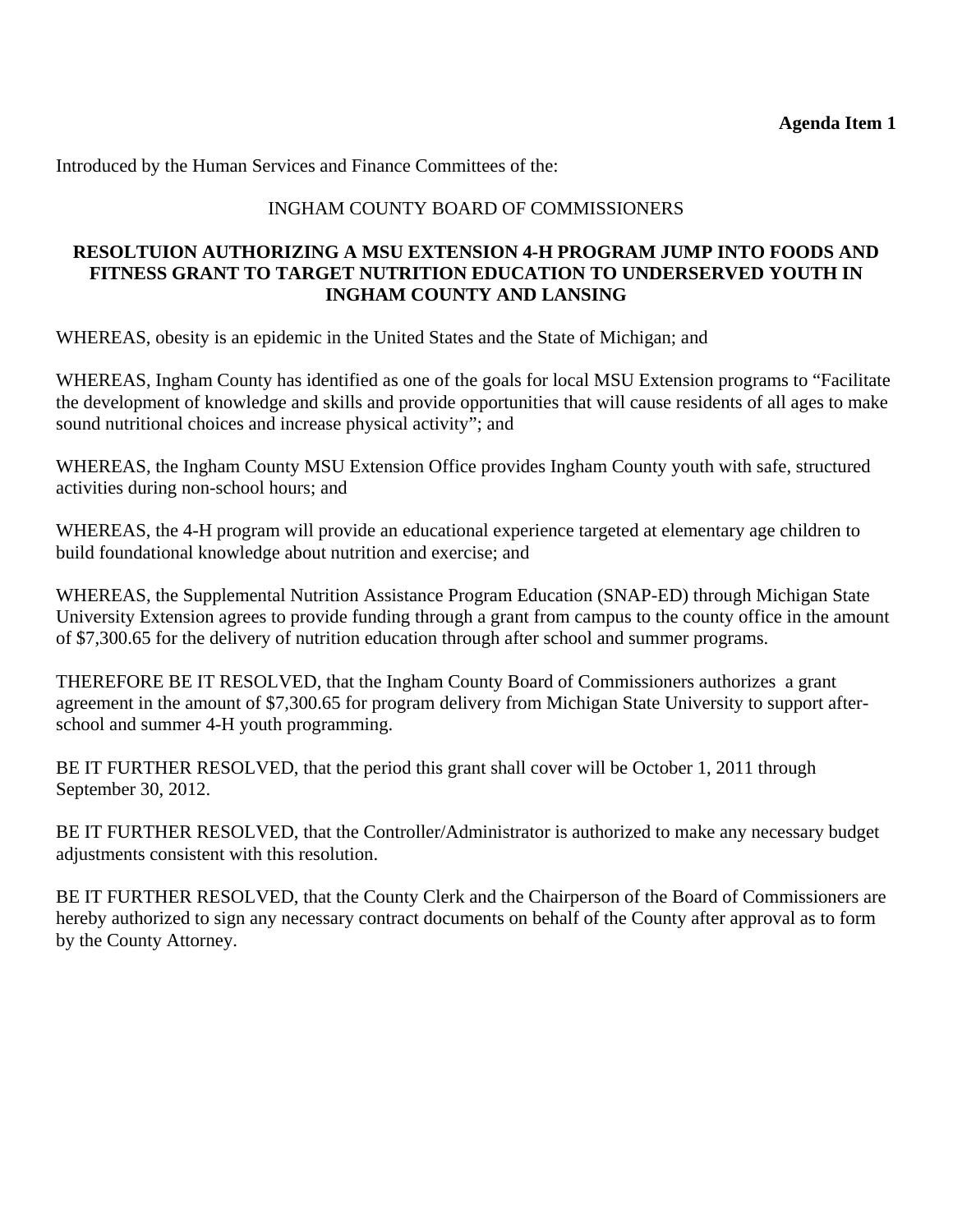#### FW: JIFF 2011-12 AWARD LETTER

#### FW: JIFF 2011-12 AWARD LETTER

Reuter, Stephanie [cp\_reuter@ingham.org] Sent: Wednesday, February 01, 2012 5:35 PM To: Nash, Betty Jo [cp\_nash@ingham.org]

Let me know if you have any questions. This award letter is based on a proposed budget that was done in November or December, so things would be a little different structurally, but the amount would be the same. The time frame and sites may just be different.

From: Sadler, B'Onko [sadlerbo@anr.msu.edu] Sent: Thursday, January 05, 2012 11:29 AM To: Reuter, Stephanie Cc: Lehman, Don Subject: JIFF 2011-12 AWARD LETTER

Dear Stefanie,

Thank you for your involvement with the Supplemental Nutrition Assistance Program Education for 4-H Jump Into Foods and Fitness project, which runs through September 30, 2012. As you know, JIFF is a hands-on nutrition and fitness program designed to help youth ages 8 to 11 make healthier nutrition and physical activity choices; this puts JIFF programming in strong alignment with the MSUE strategic priority area of "promoting healthy lifestyles." We have a strong history of working with teens as teachers of younger youth around the JIFF curriculum concepts.

Here's the initial information you shared regarding your involvement:

Project Contact Person: Stephanie Reuter

Project Delivery Sites and Estimated Reach (project audiences must be from schools with 50% or greater free and reduced lunch or in communities in census tracts where greater than 50% of the population is below the 185% poverty level): Wexford Community School - 15-20 youth TLC Group Home - 10 youth Lansing Parks and Rec (Foster Community Center after-school program with students from Bingham Fairview, & Post Oak School 40 youth Gier Community Center after-school program with students from Gier Park School - 15-20 youth South Side Community Center - 20 youth Letts Community Center-20 youth) Cavanaugh Elementary; Cumberland Elementary; Wainright Elementary;-80 youth

S. Side Community Coalition - 50- 60 youth Boys and Girls Club South - 20-40 youth

County Mini-Grant to Support Programming: \$7,300.65 (which could be used to support project implementation costs such as educational supplies and stipends for teen health educators)

At the state level, we will provide JIFF training, mini-grants, evaluation support, connections to other curricula,

https://mail.collegemail.msu.edu/OWA/?ae=Item&t=IPM.Note&id=RgAAAAAX0eOBMP... 2/7/2012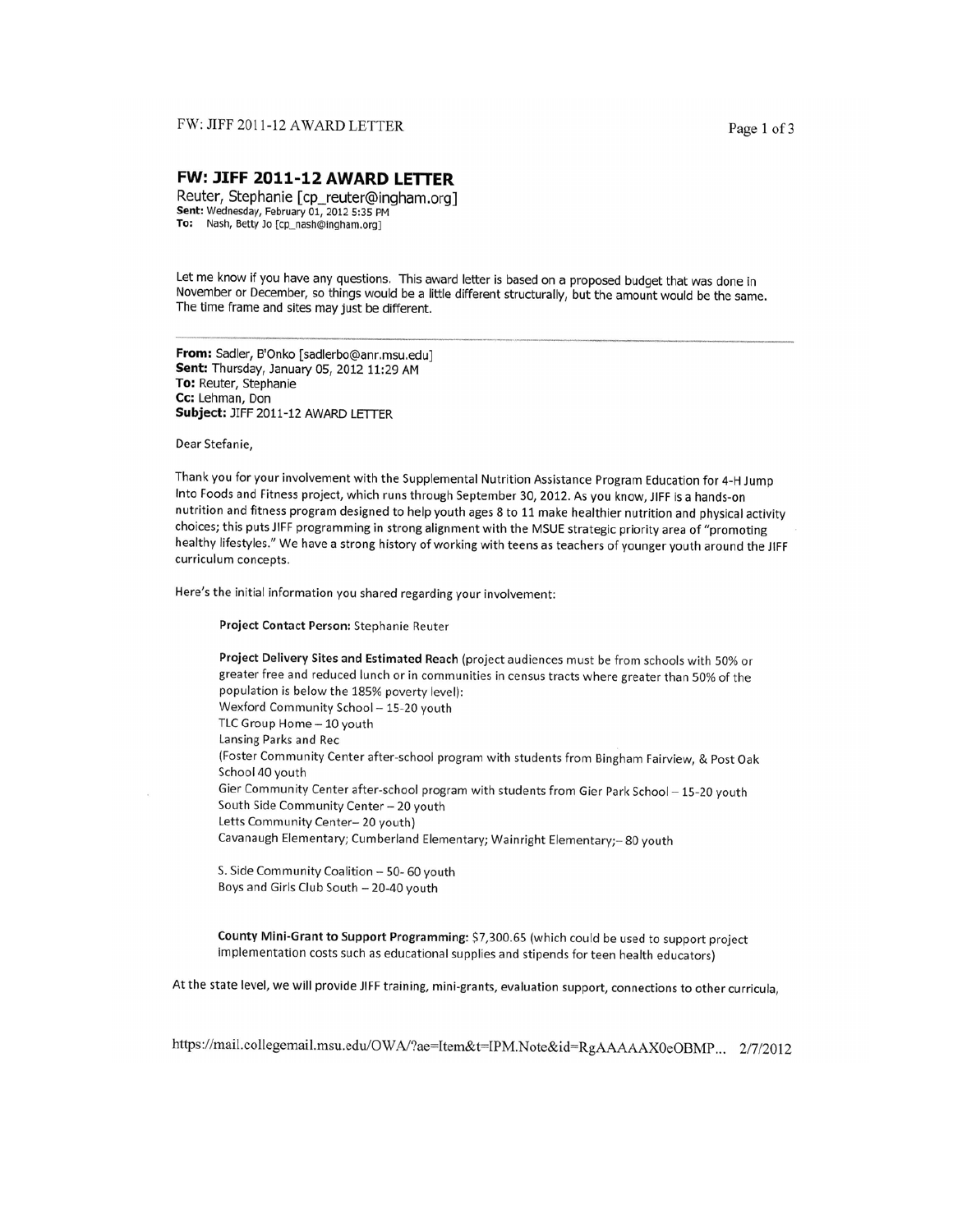#### FW: JIFF 2011-12 AWARD LETTER

and ongoing technical support.

Please keep the following in mind as we move ahead:

Audience: Please feel free to work with additional project audiences using the resources (inkind and mini-grant) allocated for this project as long as the audiences fall within these guidelines: project audiences must be from schools with 50% or greater free and reduced lunch or in communities in census tracts where greater than 50% of the population is below the 185% poverty level. We will be asking you to report on your work with these audiences. (See "Reporting" below.)

Teens as educators: We've had good experiences involving teens as teachers of the JIFF curriculum, and we are putting together some guidelines for recruiting and supporting teens in this role. In the past, some counties have opted to use a portion of their mini-grants to pay the teens. See the "Project Expenses" section below for information on the best method for paying teens.

4-H Participation Fee: Because this program focuses on low-income audiences, Julie Chapin has given permission to waive the 4-H participation fee for participants.

#### **Evaluation:**

- " For 8- to 11-year-olds: As you work with the JIFF audience, please use the "JIFF Sound-Off Survey" that's included on pages 138-139 of the Jump Into Foods and Fitness curriculum. Plan to have the kids complete the survey as a pre-survey at the beginning of their JIFF experience and as a post-survey at the end of their experience. As soon as you have a set of completed pre- and post-surveys, mail them to B'Onko so our student can input the data. Please enclose your name, county and the name of the group. We'll provide an evaluation summary for you with your results.
- " For younger youth: If you are working with youth younger than age 8, consider using the "Secret Messages for JIFF the Joey" activity on pages 140-144 to assess their learning.
- " For teens: Over the past two years, we've done end-of-project phone interviews with a sample of teens who worked as educators for JIFF and we've asked them about impacts related to both nutrition/fitness knowledge and behaviors and life skills knowledge and behaviors. We will be asking you for contact information for these teens as the year goes on. You should submit their name, phone number and best time to reach them.

Project conference calls: We would like you to plan to participate in project conference calls scheduled for the following dates and times (specific information will be sent prior to the calls):

February, 2012 (specific date TBA - topics: training and questions related to project continuation or startup; volunteer hours; ongoing support in promoting health and well-being; dates/times for future conference calls

July 2012 (specific date TBA) - topics: project evaluation; summer programming; FY13 opportunities August 2012 (specific date TBA) - topics: project wrap-up; future opportunities

Reporting: For each of your sites, we will need you to keep track of the following information for project reporting: location and type of delivery site; description of targeted audience; total number of participants / percentage qualifying for free/reduced lunch; description of educational methods; a project success story. The template for this report is attached. Please submit your report when you have completed your total project (and no later than September 30, 2012).

#### **Project expenses:**

Your county's mini-grant amount is listed above. This mini-grant can be used on materials and supplies to support your project programming and to pay teen educators is you opt to do that. Here's what the mini-grant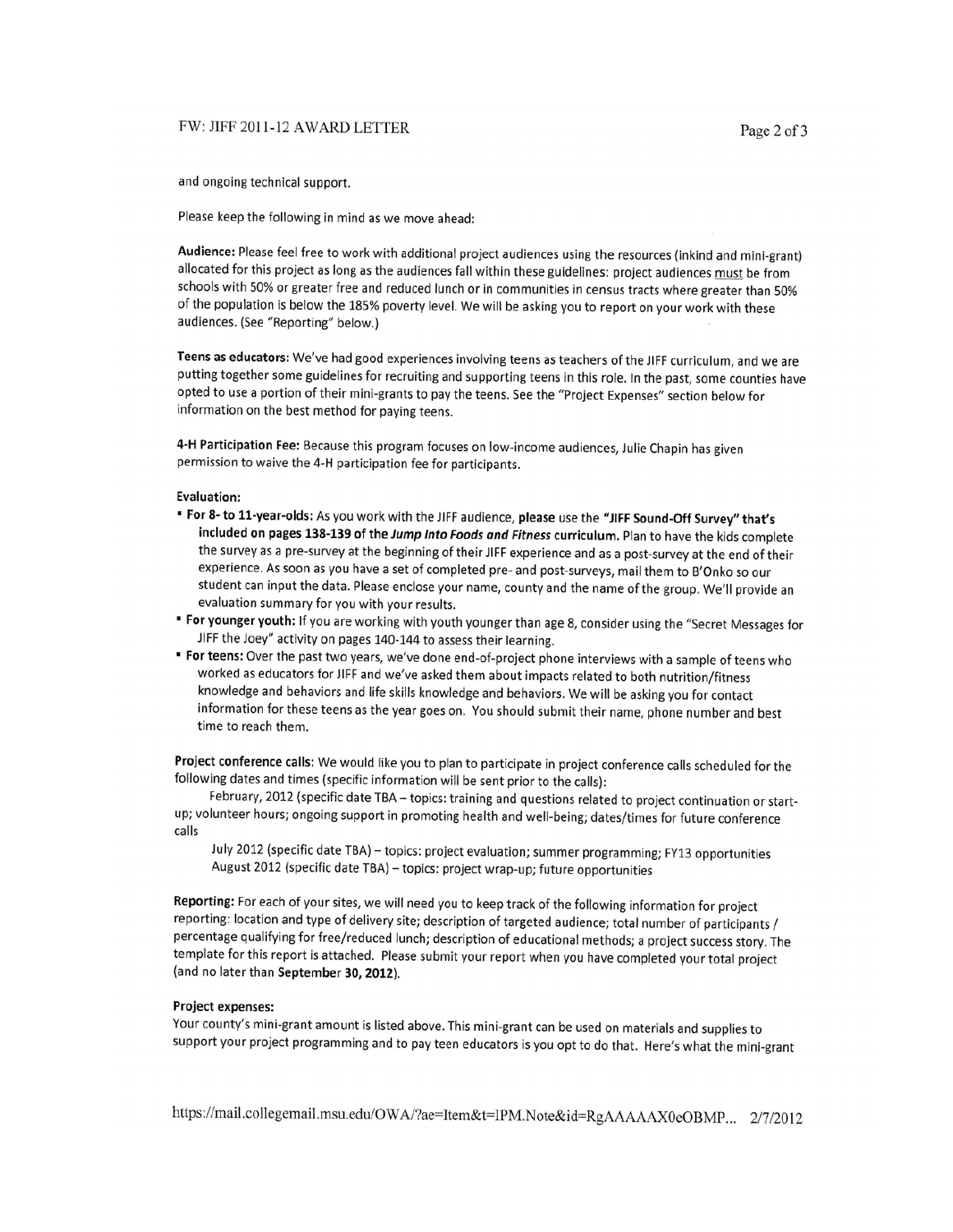can cover:

- " Food: perishables for food demonstrations, only sample or tasting size portions, no meal size portions. In other words, please make use of grant dollars to provide healthy snack food samples that are associated w/ the nutrition education in JIFF; funding for a pizza meal at a meeting would need to come from another source.
- " Supplies: may be "project supplies" but not "office supplies" since SNAP-Ed does not pay for general office supplies, only those items used specifically for SNAP-Ed project, which may include paper, toner, etc., in order to provide SNAP-Ed handouts or SNAP-Ed reports
- " Literature/materials: such as the purchase of food or fitness guide MyPlate materials for kids/families

The mini-grant cannot be used for items including bottle deposits, equipment and phones. If in doubt, contact B'Onko.

Your county should make any purchases up front and campus will reimburse your county office. Please submit a Direct Payment Voucher Form, along with originals of receipts. (The form can be downloaded at http://ctlr.msu.edu/Download.aspx.) Have your CED sign and date the DPV in blue ink. Keep a complete copy of the form and receipts for your file. Send the original form and receipts to B'Onko.

Paying teens: Because we've had some challenges getting teen educators paid through this grant in the past, we have been advised to have counties pay teens as on-call temporary employees.

B'Onko S. Sadler M.S. ASSOCIATE PROGRAM LEADER CHILDREN AND YOUTH INSTITUTE 4-H YOUTH DEVELOPMENT MICHIGAN STATE UNIVERSITY 160 AGRICULTURE HALL EAST LANSING, MI 48824-1039

Direct: (517) 432-7618 E-mail: sadlerbo@msu.edu



MSU EXTENSION: http://msue.anr.msu.edu/ MICHIGAN 4-H YOUTH DEVELOPMENT : http://4h.msue.msu.edu/ OPERATION: MILITARY KIDS : http://www.operationmilitarykids.org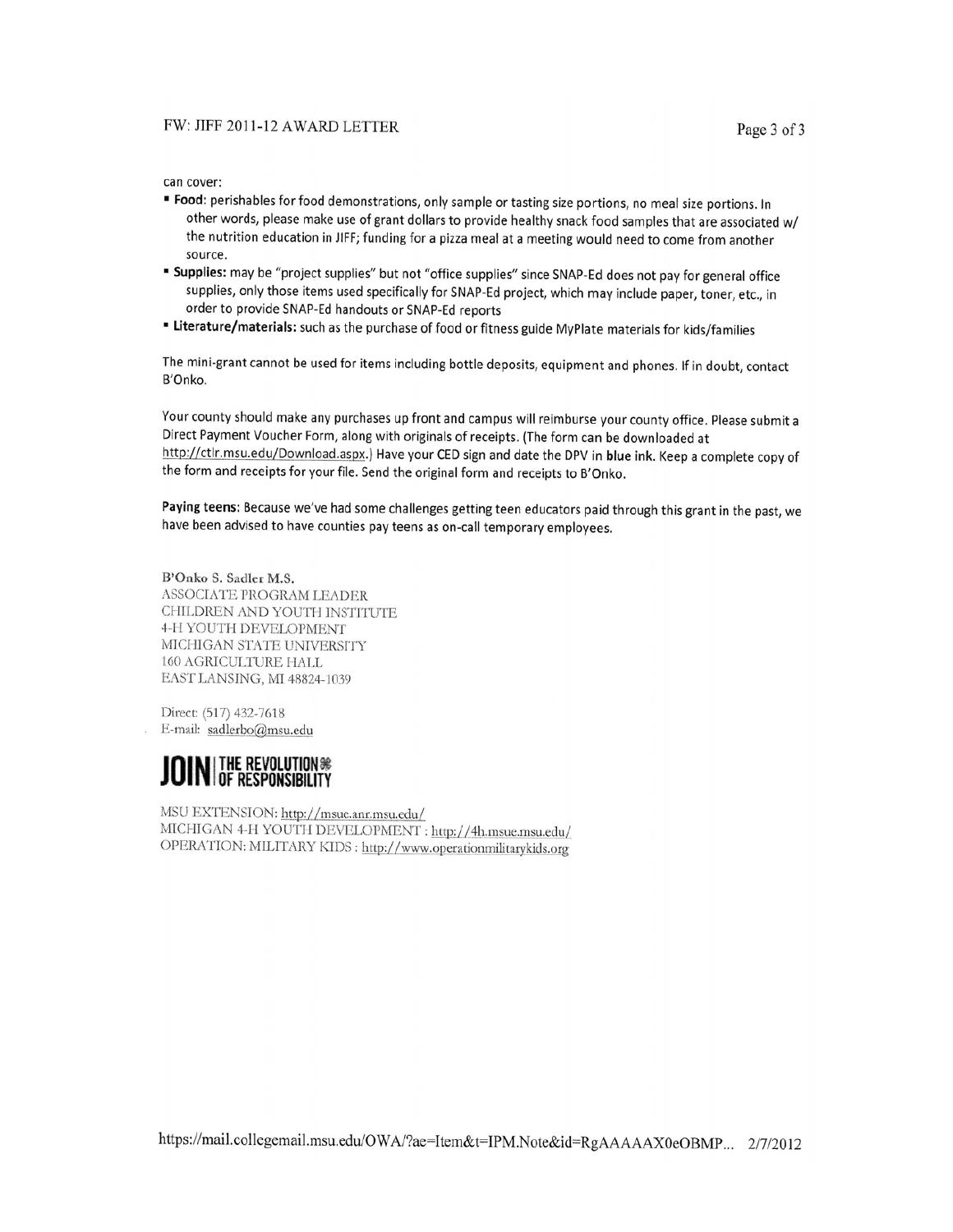Ingham County Proposed JIFF Program Budget for 2011-12

| Staff                                                                                                                                                                                                          | Supplies               | Total      |
|----------------------------------------------------------------------------------------------------------------------------------------------------------------------------------------------------------------|------------------------|------------|
| \$10.50x72hrs= \$831.60 (includes fringe) x 2 staff = \$1663.20<br>3 sites a week<br>rams<br>x 2 rounds of 8 week progr<br>8 weeks, 3 hours per site,<br>School year program                                   | $$20$ /program = \$480 | \$4,286.40 |
| S. Side CommunityCoalition, Allen Neighborhood Center, LaRoy Froh Housing Commission,<br>Proposed Sites: (TLC Group Home, Foster Community Center, Wexford Elementary or<br>Crossroads Youth Homeless Shelter) |                        |            |
| $$10.50 \times 135$ hrs = $1559.25$ (includes fringe)<br>6 weeks, 2.5 hours per site, 9 sites a week<br>Summer Program                                                                                         | \$20/program= \$1080   | \$2,639.25 |
| Proposed Sites: (8 parks and Rec sites plus S. Side Community Colalition)                                                                                                                                      |                        |            |
| Incentive for coming a majority of the programs- \$3 x 125 youth (approximatly 60% of participants)                                                                                                            |                        | \$375      |
|                                                                                                                                                                                                                | <b>Total Request</b>   | \$7,300.65 |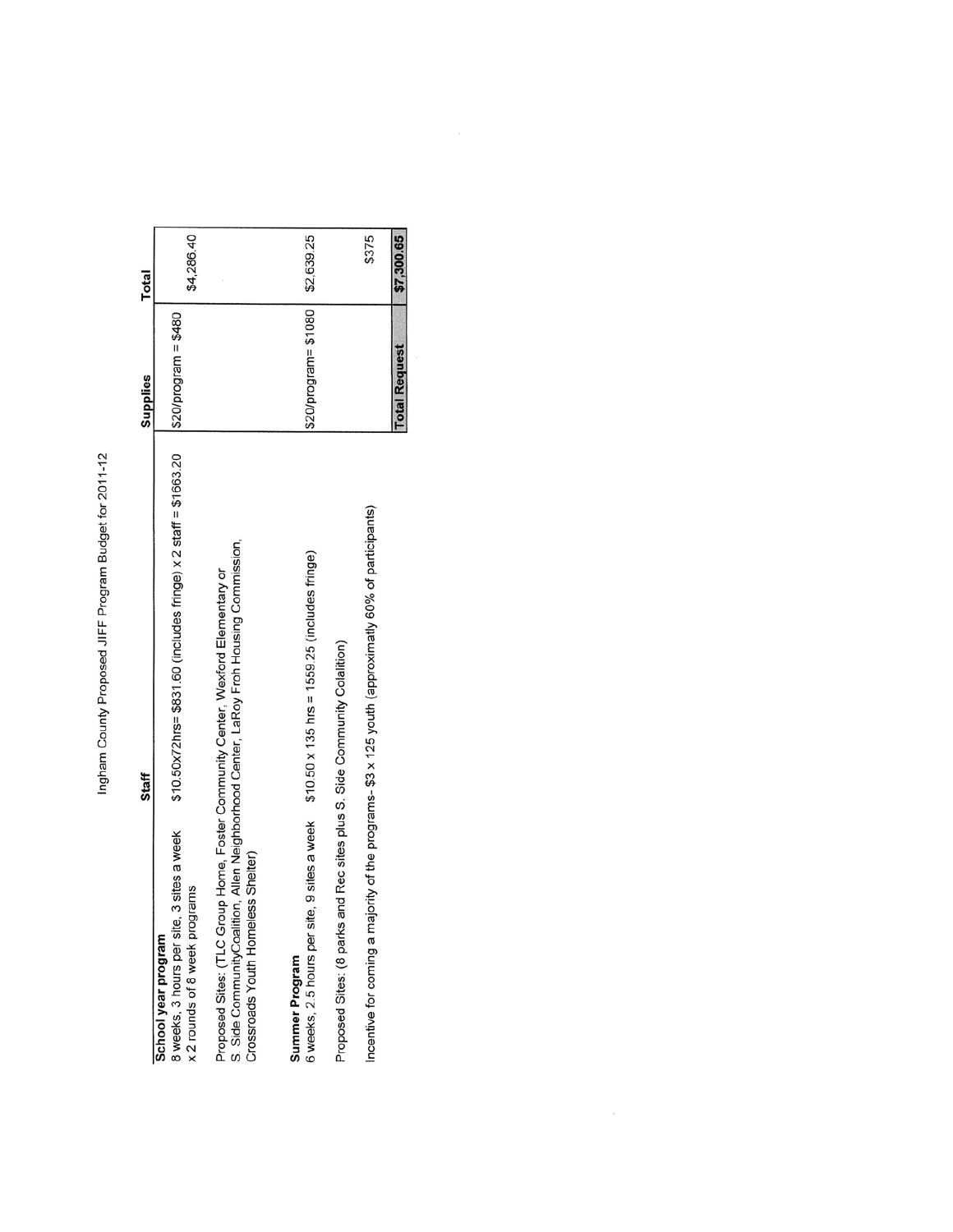#### **MEMORANDUM**

<span id="page-13-0"></span>

| TO:             | Human Services, County Service and Finance Committees                                                              |
|-----------------|--------------------------------------------------------------------------------------------------------------------|
| FROM:           | Jim Hudgins, Director, Purchasing Department                                                                       |
| DATE:           | January 26, 2012                                                                                                   |
| <b>SUBJECT:</b> | Architectural and Engineering Services Proposal Summary for Renovations and Alterations to<br>Willow Health Center |

#### Project Description:

Proposals were sought from qualified and experienced architectural and engineering (A/E) firms for the purpose of entering into a contract to provide complete designing, engineering, construction administration services for modernizing, improving and reconfiguring interior arrangements of Willow Health Center (Center), in strict compliance with the Health Resources and Services Administration's School Based Health Centers Capital Grant awarded to the Ingham County Health Department.

The Ingham County Health Department currently operates three child and adolescent health center programs as part of its Community Health Center Network: Otto Community Health Center, Sexton Health Center and Willow Health Center. These programs provide primary medical care to Ingham County's child and adolescent population.

In July 2011, the U.S. Department of Health and Human Services, Health Resources and Services Administration announced a Notice of Grant Award in the amount of \$499,599 for the period of July 1, 2011 through June 30, 2013 to the Ingham County Health Department. The Notice of Grant Award approved the following projects: Alteration and Renovation of Willow Health Center, Alteration and Renovation of Otto Community Health Center and an Equipment Project. This project, however, deals only with Willow Health Center.

The County is currently under a five-year lease agreement through December 31, 2014 for the use of the 7,500 square feet building and 400 square feet of storage. The County has a signed letter dated January 5, 2011 from the owner of Willow Health Center consenting to the proposed alternation and renovation project.

| <b>Proposal Summary:</b> |          |
|--------------------------|----------|
| Vendors contacted: 17    | Local: 6 |
| Vendors responding: 3    | Local: 1 |

| Company               | <b>Preliminary</b> | <b>Construction</b> | <b>Total</b> | Local              |
|-----------------------|--------------------|---------------------|--------------|--------------------|
|                       | <b>Design Cost</b> | <b>Admin. Cost</b>  | Cost         |                    |
| <b>GAV</b> Associates | \$7,700            | \$8,450             | \$16,150     | $N -$ Flint        |
| Century A&E           | \$6,770            | \$18,115            | \$24,885     | $N - Grand$ Rapids |
| Hobbs & Black         | \$10,990           | \$22,470            | \$33,460     | $Y$ – Lansing      |

A total of 7 vendors attended the mandatory Pre-proposal meeting.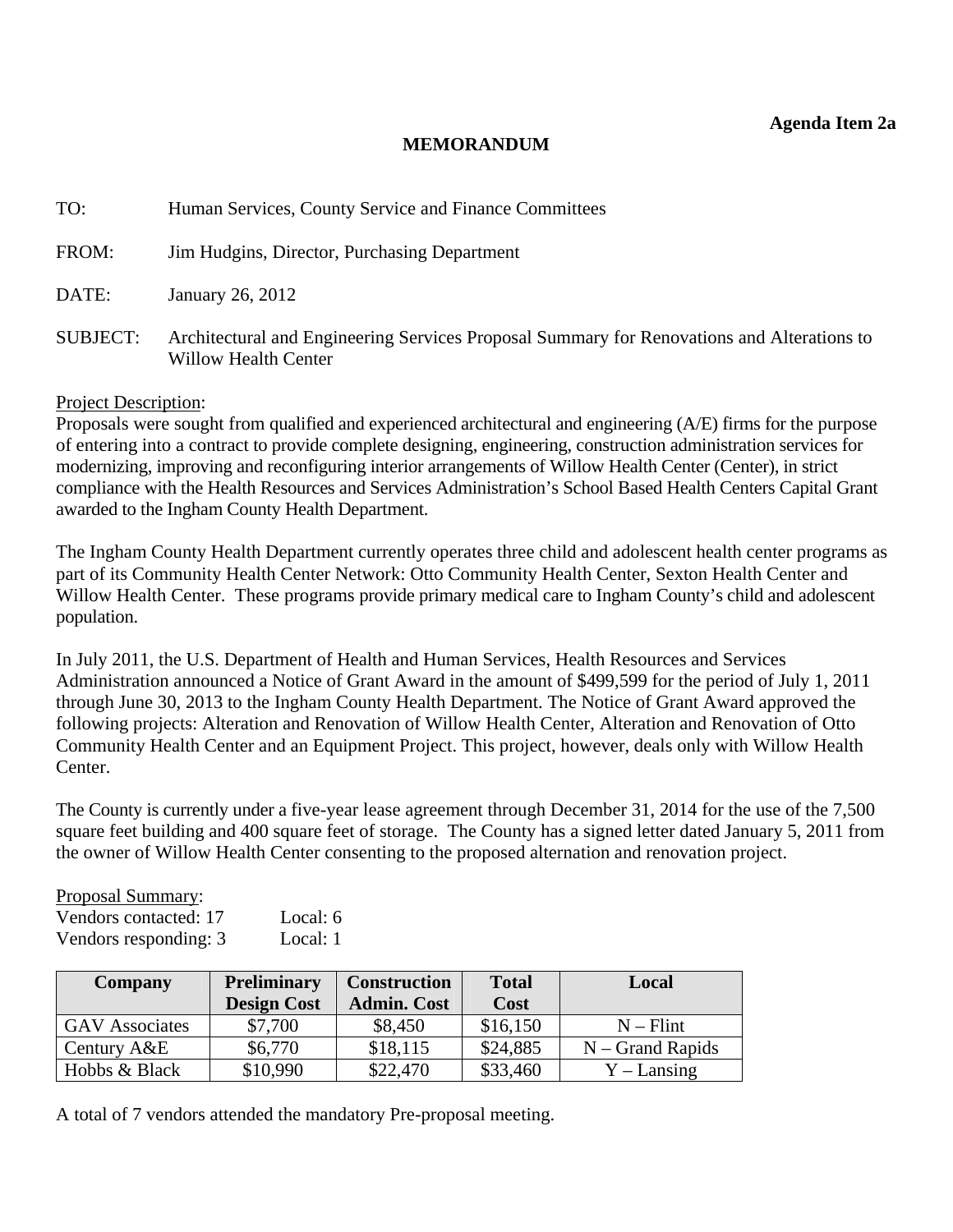# Local vendors not responding:

1) C2AE – Busy working on other projects.

2) DLZ – Doesn't remember seeing the solicitation. Contact information on file was verified.

3) Keystone – Doesn't remember seeing the solicitation. Contact information on file was verified.

#### Recommendation:

The Evaluation Committee recommends awarding a contract to GAV in an amount not to exceed \$16,150. In addition to submitting the lowest bid, GAV is licensed and insured, has other relevant experience working on projects of similar size and scope, and has previous experience working with the County, most notably, the renovation of Ingham Academy.

#### Advertisement:

The RFP was advertised in the Lansing State Journal, El Central and posted on the Purchasing Department Web Page.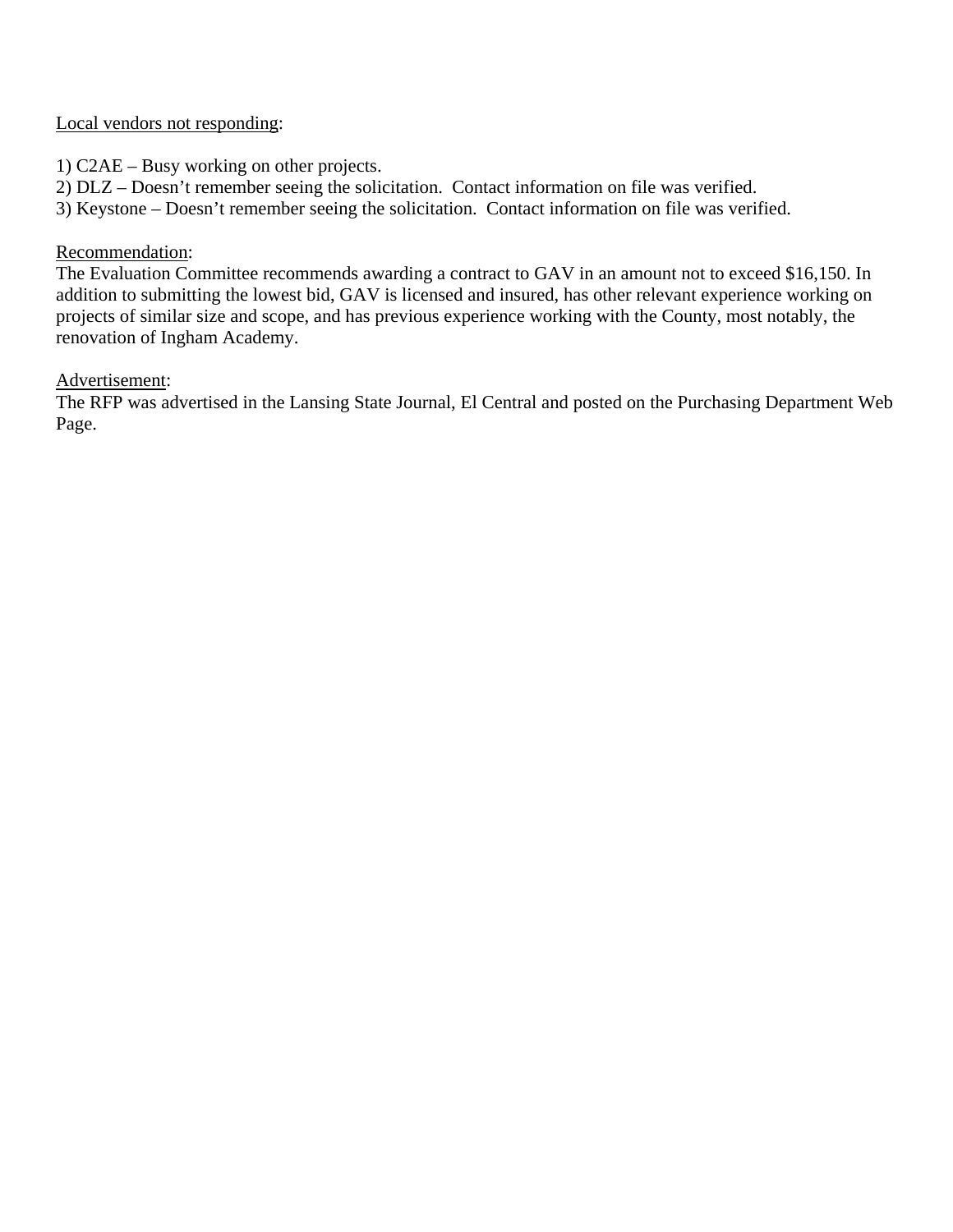# **MEMORANDUM**

| To:      | Human Services Committee<br><b>County Services Committee</b><br><b>Finance Committee</b>                                                                                 |
|----------|--------------------------------------------------------------------------------------------------------------------------------------------------------------------------|
| From:    | Renée Branch Canady, PhD, MPA, Health Officer                                                                                                                            |
| Date:    | February 9, 2012                                                                                                                                                         |
| Subject: | Request to Enter into Contract with GAV Associates to Write up Preliminary<br>Construction Documents for the Alterations and Renovations Project at Willow Health Center |

In Resolution #11-315, the Ingham County Board of Commissioners authorized the acceptance of the School Based Health Center Capital Grant award in the amount of \$499,599 from the Department of Human Services, Health Resources and Services Administration to complete three projects: alter and renovate Willow Health Center, alter and renovate Otto Community Health Center and purchase equipment at each of the Health Department's Child and Adolescent Health Centers.

In order to complete the alteration and renovation project at Willow Health Center the Community Health Center Network of the Health Department worked with the Ingham County Purchasing Department to solicit proposals. Seventeen vendors were contacted directly and the RFP was advertised in the Lansing State Journal, El Central and posted on the Purchasing Department webpage. Seven vendors attended the mandatory preproposal meeting and three vendors responded.

Both the Health Department and the Purchasing Department evaluated the proposals and recommend awarding a contract to GAV Associates to write up the preliminary construction documents for the alterations and renovations at Willow Health Center. In addition to submitting the lowest bid of \$16,150, GAV Associates has other relevant experience working on projects of similar size and scope and has previous experience working with the County, most notably, the renovation of Ingham Academy.

The Health Department budgeted \$172,000 to complete the entire alterations and renovations at Willow Health Center. The Community Health Center Board of Directors has reviewed the proposals and recommends the contract with GAV Associates.

I recommend that the Board of Commissioners authorize a contract between the Health Department and GAV Associates to write up the preliminary construction documents for the alterations and renovations at Willow Health Center.

Attachment

c: Debra A. Brinson, w/ attachment John Jacobs, w/ attachment Barbara Watts Mastin, w/ attachment Carolyn Redman, w/ attachment